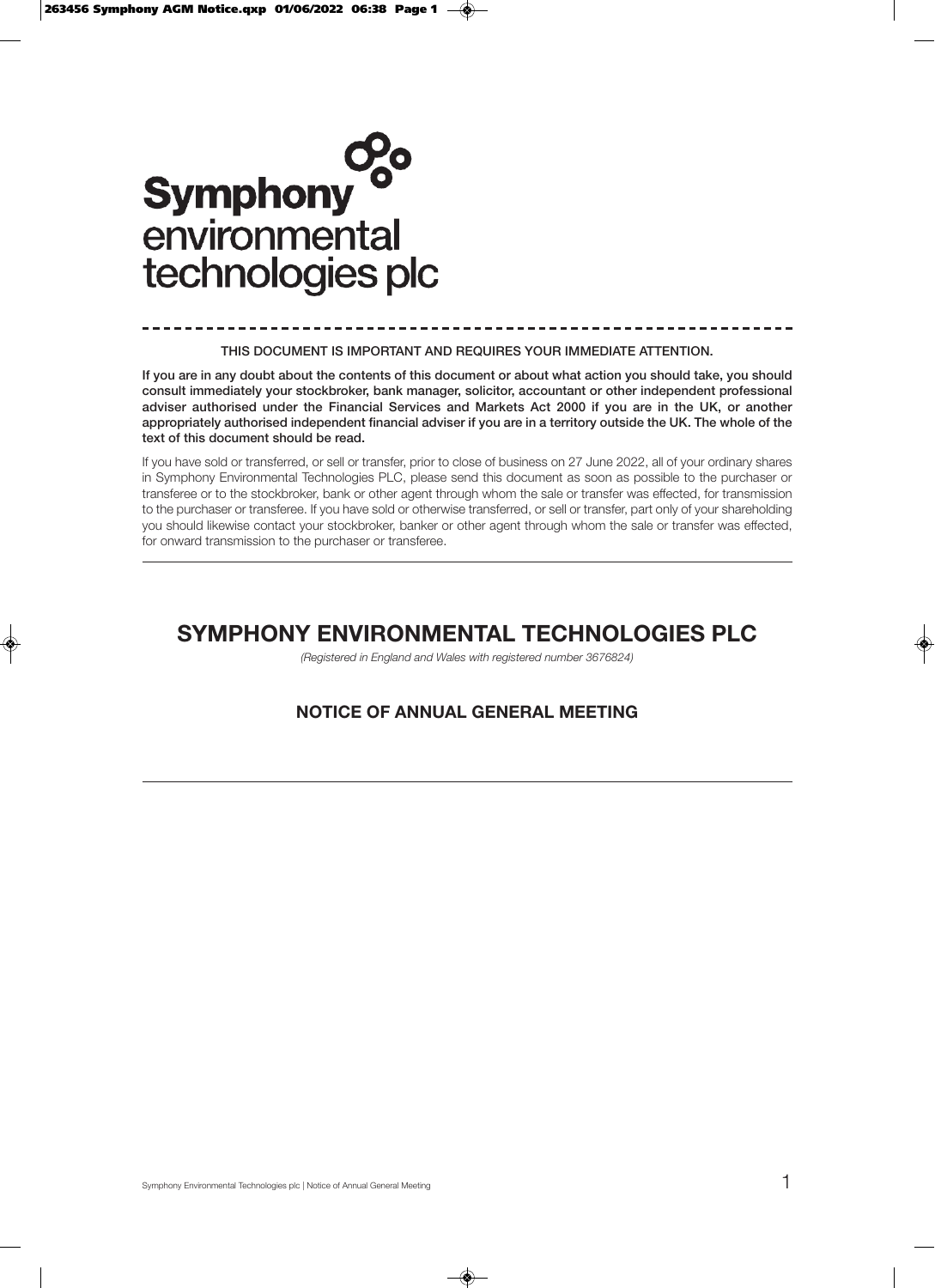## **CONTENTS**

|                                               | Page           |
|-----------------------------------------------|----------------|
| Expected timetable of events                  | $\overline{2}$ |
| Letter from the Interim Chair of the Company  | 3              |
| <b>Definitions</b>                            | 5              |
| Notice of Annual General Meeting              | 6              |
| Notes to the Notice of Annual General Meeting | 8              |

# **EXPECTED TIMETABLE OF EVENTS**

| Publication of this document                    | 7 June 2022                |
|-------------------------------------------------|----------------------------|
| Latest time and date for receipt of Proxy Votes | 12.00 noon on 27 June 2022 |
| Annual General Meeting                          | 12.00 noon on 29 June 2022 |

### **Notes:**

1. The timetable assumes that the Annual General Meeting is not adjourned as a result of there being no quorum, or for any other reason. If there is an adjournment, all subsequent dates and any other dates referred to in this document are likely to be later than those shown.

2. References to time in this document and the Notice of Annual General Meeting are to British Summer Time.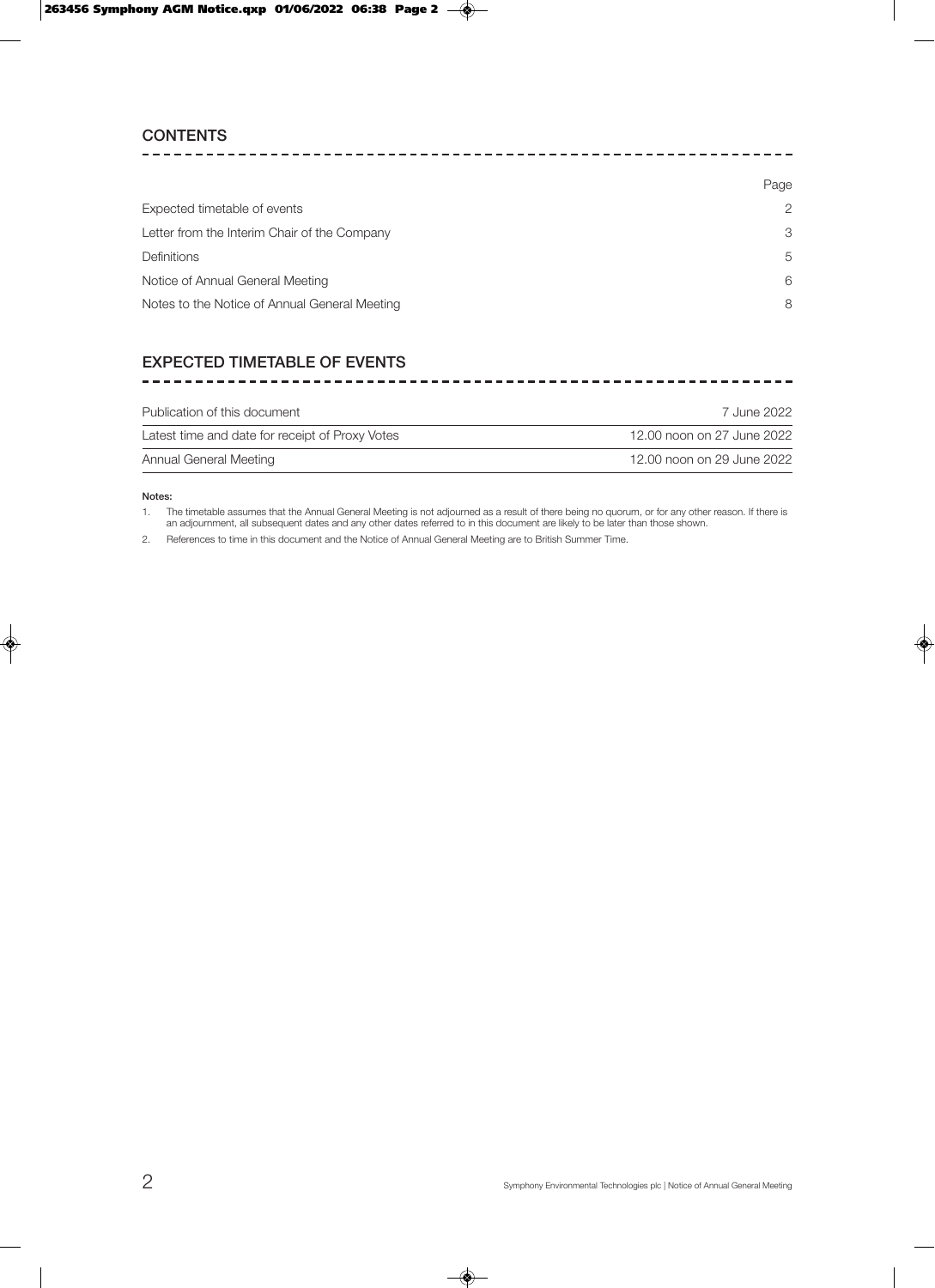## **LETTER FROM THE INTERIM CHAIR OF THE COMPANY SYMPHONY ENVIRONMENTAL TECHNOLOGIES PLC**

(Registered in England and Wales with registered number 3676824)

### **Registered office:**

6 Elstree Gate Elstree Way Borehamwood **Hertfordshire** WD6 1.ID

7 June 2022

To all Shareholders of Symphony Environmental Technologies PLC and, for information only, to participants in the Share Option Schemes.

## Dear Shareholder

### **Annual General Meeting and Resolutions**

Attached to this letter is the notice to convene the Company's 2022 annual general meeting on 29 June 2022 at 12.00 noon. At the AGM, Shareholders will be asked to consider the following resolutions to:

- receive the audited financial statements of the Company for the year ended 31 December 2021 together with the reports of the Directors and the Company's auditors;
- re-elect Ian Bristow and Michael Stephen, who retire by rotation, as Directors;
- l elect Alexander Brennan, who was appointed as a Director by the Board since the last annual general meeting and, in accordance with the Articles, will hold office only until the conclusion of the AGM, and is recommended by the Directors for election, as a Director;
- reappoint Mazars LLP as auditors of the Company and authorise the Directors to determine the auditors' remuneration for that period;
- **e** generally authorise the Directors to issue and allot equity securities of the Company;
- authorise the Directors to allot equity securities otherwise than on a pre-emptive basis; and
- authorise the Company to purchase and hold Ordinary Shares on a "market purchase" basis.

### **Information relating to the Resolutions**

The following information does not form part of the Resolutions and is for information only.

### **Resolutions 1 to 5**

These Resolutions to be considered at the AGM, deal with the receipt of the Accounts, the re-election of certain Directors who retire by rotation in accordance with Articles 96-98 of the Company's Articles of Association, the election of a Director who was appointed as a Director by the Board since the last annual general meeting and, in accordance with the Articles, will hold office only until the conclusion of the AGM, and is recommended by the Directors for election, the re-appointment of the auditors and the authorisation of the Directors to determine their remuneration.

## **Resolutions 6 and 7**

Resolutions 6 and 7 relate to the Directors' authority to issue and allot shares and other equity securities and to do so other than on a pre-emptive basis.

Resolution 6 gives the Directors power to allot up to a certain number of new equity securities in the Company. This represents (a) approximately one third of the Company's issued ordinary share capital as at 1 June 2022 (being the latest practicable business day prior to the publication of this Notice) and (b) a further approximately one third of the Company's issued ordinary share capital as at 1 June 2022 (being the latest practicable business day prior to the publication of this Notice) in connection with a rights issue. This authority will terminate on the earlier of 15 months after the date that the Resolution is passed or the conclusion of the next annual general meeting of the Company.

Resolution 7 will enable the Directors to allot equity securities in the Company, subject to the limits set in Resolution 6, otherwise than to the Company's shareholders on a pro-rata basis, up to a nominal value of £179,251 (in addition to satisfying all outstanding options and warrants if exercised).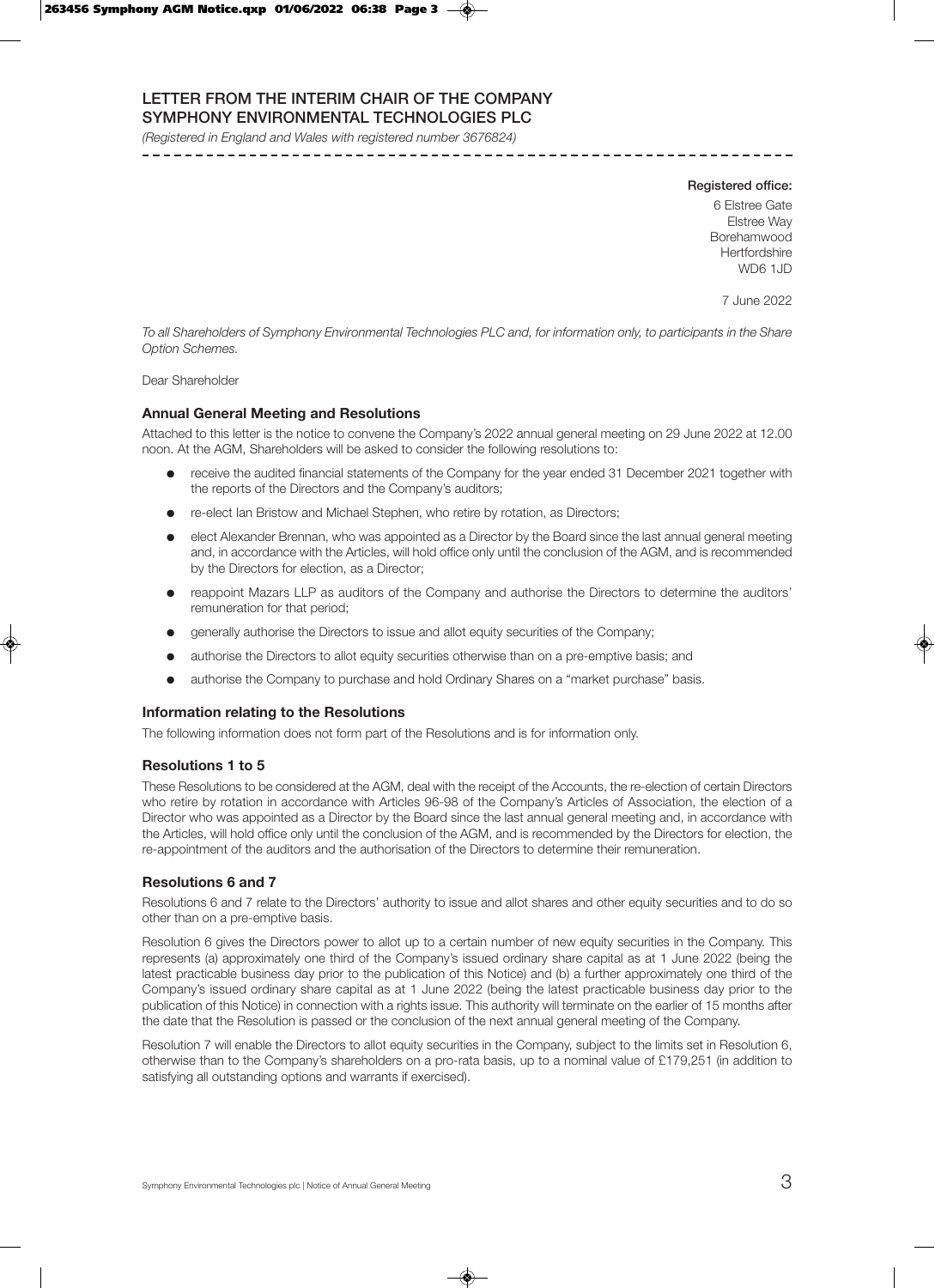## **Resolution 8**

Resolution 8 gives the Company authority to purchase its own shares in the market and to hold those shares in treasury.

This authority will terminate on the earlier of 15 months after the date that the Resolution is passed or the conclusion of the next annual general meeting of the Company.

## **Action to be taken by you**

In light of the Coronavirus (Covid-19) pandemic, whilst shareholders will be legally able to attend the AGM in person, shareholders are encouraged to appoint the Chair of the meeting as their proxy with their voting instructions. All valid Proxy Votes exercised by the Chair, whether submitted electronically or in hard copy form, will be included in the votes to be taken at the meeting. We will continue to monitor the evolving impact of the pandemic and, if it becomes appropriate or necessary to make changes to the proposed format of the AGM, we will inform shareholders as soon as we can. The Company will continue to update shareholders in the usual way, via the Regulatory News Service (RNS).

A hard copy form of proxy will not be posted with this document. You are asked to submit a Proxy Vote either online at www.signalshares.com or via CREST as set out below. If you would prefer to complete a hard copy form of proxy, details of how to obtain one are included in the notes to the Notice of Annual General Meeting set out at the end of this document. All Proxy Votes must be received by the Company's registrars, Link Group, not later than 12.00 noon on 27 June 2022. Unless a Proxy Vote is received by this date and time, it will be invalid.

To submit your Proxy Vote online, you will need to log into your Signal Shares account, or register if you have not previously done so. To register, you will need your Investor Code. This is detailed on your share certificate or available from the Company's registrars, Link Group.

If you need help with voting online, please contact the Company's registrars, Link Group, by email at shareholderenquiries@linkgroup.co.uk or by telephone on 0371 664 0391. Calls are charged at the standard geographic rate and will vary by provider. Calls outside the United Kingdom will be charged at the applicable international rate. Lines are open between 9.00 am – 5.30 pm, Monday to Friday excluding public holidays in England and Wales.

In CREST, you may appoint a proxy or proxies by completing and transmitting a CREST Proxy Instruction to Link Group so that it is received by no later than 12.00 noon on 27 June 2022. For full details on proxy appointments, see the notes to the Notice of Annual General Meeting set out at the end of this document.

Shareholders may also wish to submit questions in advance via e-mail to info@d2w.net. We will endeavour to respond to questions raised directly, or by publishing responses on the Company's website.

The Articles allow the Company to send any notice, document or information in electronic form or by means of its website at www.symphonyenvironmental.com. Therefore we would like to encourage Shareholders to register an email address for this purpose. Further instructions on how to do this are enclosed in this document.

## **Recommendation**

The Directors consider the passing of the Resolutions to be in the best interests of Shareholders and accordingly unanimously recommend that you vote in favour of all the Resolutions. Those Directors with beneficial holdings of Ordinary Shares intend to vote in favour of the Resolutions at the AGM in respect of their own beneficial holdings of Ordinary Shares amounting, in aggregate, to 34,116,401 Ordinary Shares (representing approximately 19.03 per cent. of the Ordinary Shares in issue at the date of this document).

Yours faithfully

## **Nicolas Clavel**

Interim Chair and Non-Executive Director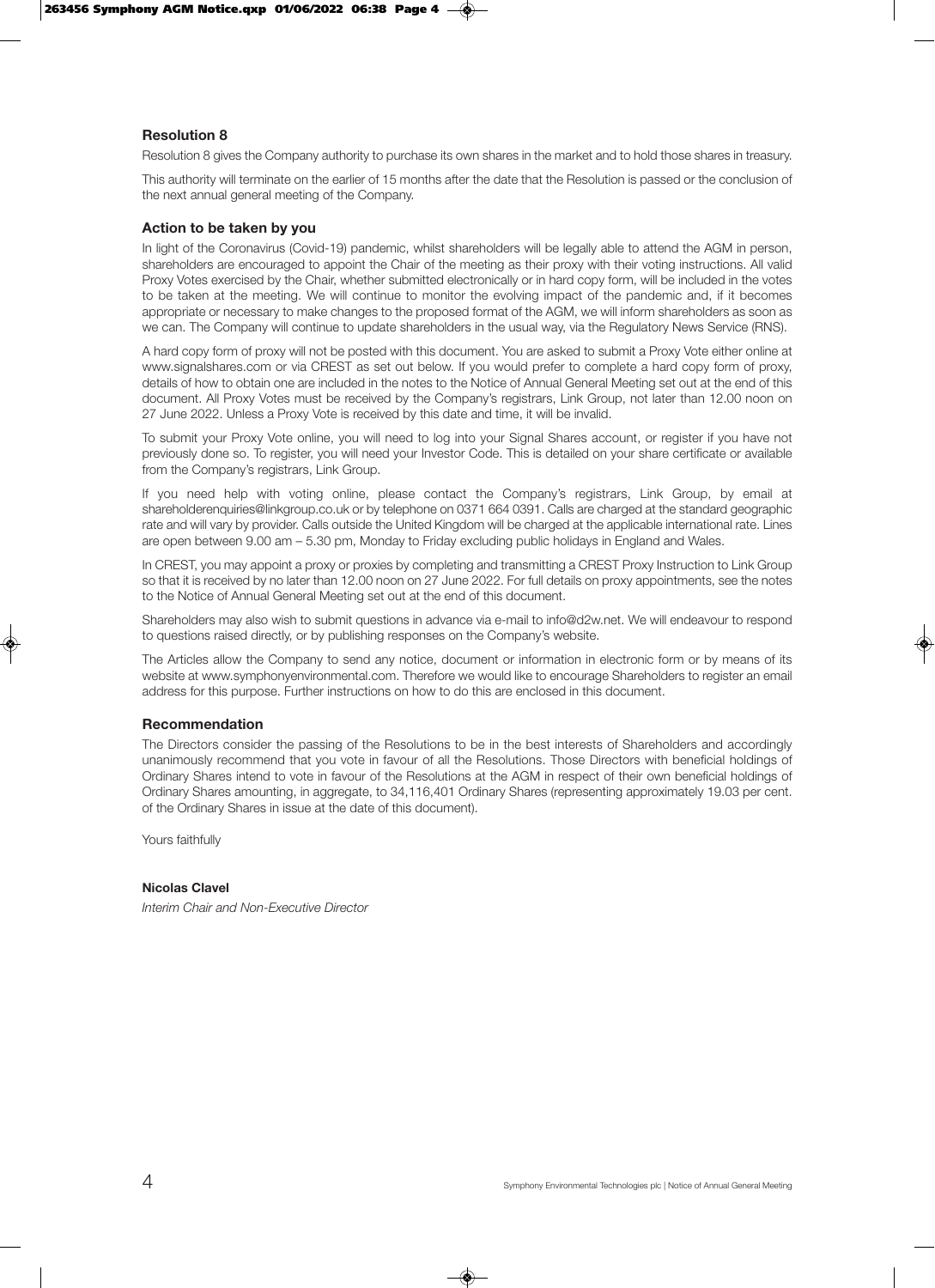# **DEFINITIONS**

The following definitions apply throughout this document, unless the context requires otherwise:

| "Accounts"                                                       | the Annual Report and Accounts of the Company for the year ended<br>31 December 2021                                                                                                                                                                                   |
|------------------------------------------------------------------|------------------------------------------------------------------------------------------------------------------------------------------------------------------------------------------------------------------------------------------------------------------------|
| "Annual General Meeting" or "AGM"                                | the annual general meeting of the Company convened for 12.00 noon on<br>29 June 2022 (or any adjournment or postponement thereof), notice of<br>which is set out at the end of this document                                                                           |
| "Articles"                                                       | the articles of association of the Company for the time being in force                                                                                                                                                                                                 |
| "Company" or "Symphony<br><b>Environmental Technologies PLC"</b> | Symphony Environmental Technologies PLC (company number 3676824)<br>whose registered office is at 6 Elstree Gate, Elstree Way, Borehamwood,<br>Hertfordshire WD6 1JD                                                                                                   |
| "CREST"                                                          | the Relevant System (as defined in the CREST Regulations) for paperless<br>settlement of share transfers and the holding of shares in uncertificated<br>form in respect of which Euroclear UK & International is the Operator (as<br>defined in the CREST Regulations) |
| "CREST Regulations"                                              | the Uncertificated Securities Regulations 2001 (SI 2001 No. 3755), as<br>amended                                                                                                                                                                                       |
| "Directors" or "Board"                                           | the board of directors of the Company or a duly constituted committee<br>thereof                                                                                                                                                                                       |
| "Euroclear UK & International"                                   | Euroclear UK & International Limited, the operator of CREST (formerly<br>Euroclear UK & Ireland Limited)                                                                                                                                                               |
| "London Stock Exchange"                                          | London Stock Exchange plc                                                                                                                                                                                                                                              |
| "Notice of Annual General Meeting"                               | the notice of annual general meeting, set out at the end of this document                                                                                                                                                                                              |
| "Ordinary Shares"                                                | the ordinary shares of 1 penny each in the capital of the Company                                                                                                                                                                                                      |
| "Proxy Vote"                                                     | the appointment of a proxy to vote on behalf of a Shareholder in connection<br>with the Annual General Meeting                                                                                                                                                         |
| "RNS"                                                            | the Regulatory News Service                                                                                                                                                                                                                                            |
| "Resolutions"                                                    | the resolutions set out in the Notice of Annual General Meeting                                                                                                                                                                                                        |
| "Shareholders"                                                   | holders of Ordinary Shares                                                                                                                                                                                                                                             |
| "Share Option Schemes"                                           | the existing share option schemes of the Company as at the date of this<br>document                                                                                                                                                                                    |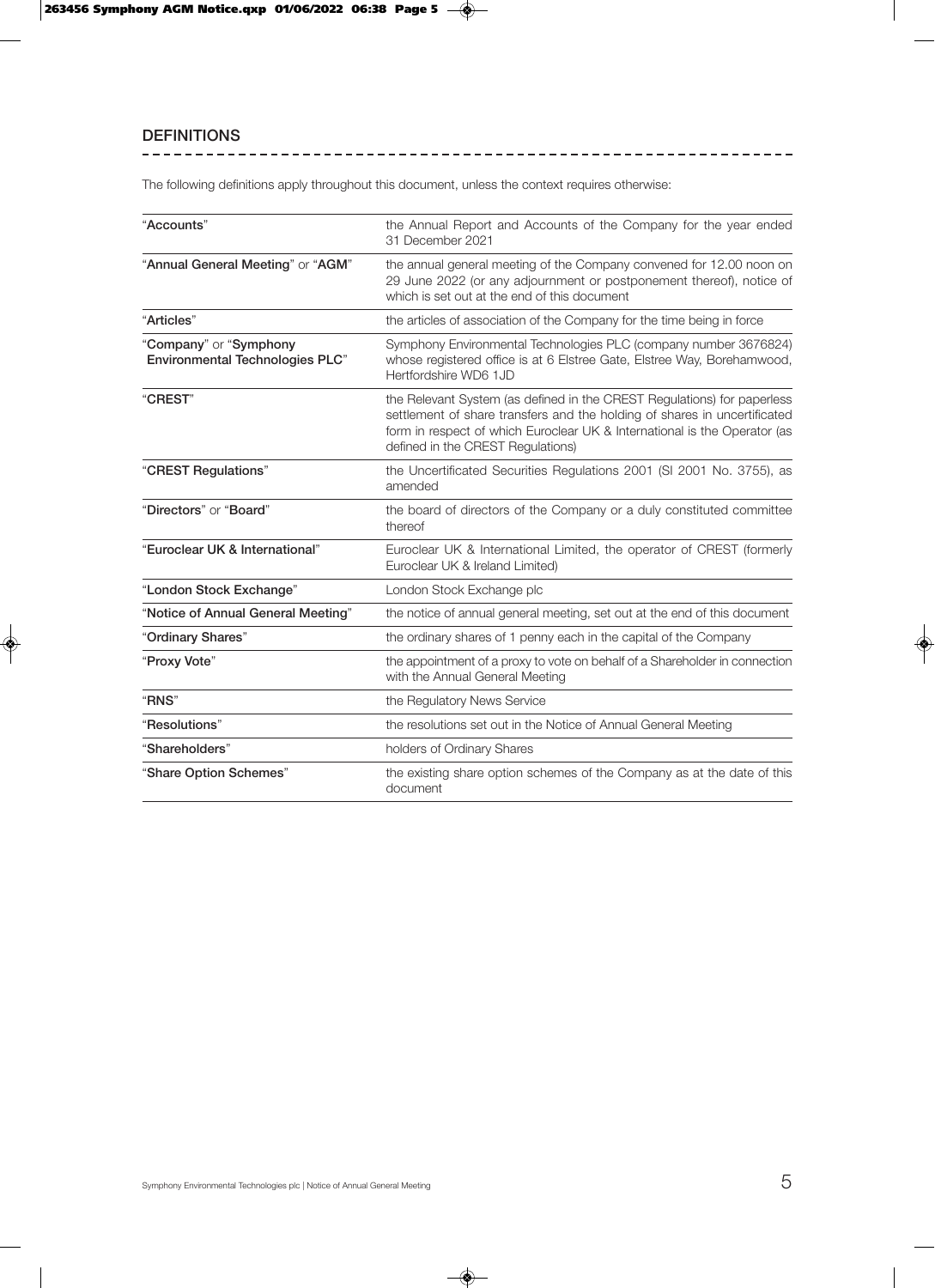# **SYMPHONY ENVIRONMENTAL TECHNOLOGIES PLC**

(the "Company") (Company No. 3676824)

Notice is hereby given that the 2022 Annual General Meeting of the Company will be held at 6 Elstree Gate, Elstree Way, Borehamwood, Hertfordshire WD6 1JD at 12.00 noon on 29 June 2022 for the purposes of considering and, if thought fit, approving the following resolutions, of which resolutions 1 to 6 will be proposed as ordinary resolutions and resolutions 7 and 8 will be proposed as special resolutions:

## **ORDINARY RESOLUTIONS**

- 1. THAT the Company's annual report and accounts for the year ended 31 December 2021 together with the reports of the Directors and the Company's auditors be received.
- 2. THAT Ian Bristow be re-elected as a Director.
- 3. THAT Michael Stephen be re-elected as a Director.
- 4. THAT Alexander Brennan be elected as a Director.
- 5. THAT Mazars LLP be re-appointed as auditors of the Company from the conclusion of the Annual General Meeting until the conclusion of the next annual general meeting at which accounts are laid before the Company and that the Directors be authorised to determine the auditors' remuneration for that period.
- 6. THAT the Directors be generally and unconditionally authorised pursuant to section 551 of the Companies Act 2006 (the "Act") to exercise all the powers of the Company to issue and allot equity securities (as defined in section 560 of the Act) of the Company:
	- (a) up to an aggregate nominal value of £597,504; and/or
	- (b) up to an aggregate nominal value of £597,504 in connection with a rights issue to ordinary shareholders in proportion (as nearly as may be practicable) to their existing holdings

provided that this authority shall expire on the conclusion of the next annual general meeting of the Company or 15 months after the date of this resolution, whichever is the earlier (unless previously renewed, revoked or varied) and all previous authorities granted under section 551 of the Act shall be revoked. The Directors may, notwithstanding such expiry, allot, grant options over or otherwise deal with or dispose of any shares under this authority in pursuance of an offer or agreement so to do made by the Company before the expiry of this authority.

## **SPECIAL RESOLUTIONS**

- 7. THAT, subject to the passing of Resolution 6, the Directors be generally authorised pursuant to section 570 of the Act to allot equity securities (as defined in section 560 of the Act) wholly for cash pursuant to the authority conferred by Resolution 6 above as if section 561(1) of the Act did not apply to any such allotment PROVIDED THAT such power shall be limited to:
	- (a) the allotment of equity securities in connection with an offer of equity securities (but in the case of the authority granted under paragraph (b) of Resolution 6 by way of rights issue only) to holders of ordinary shares in proportion (as nearly as may be practicable) to their respective holdings of such shares but subject to such exclusions or other arrangements as the Directors may deem necessary or expedient in relation to fractional entitlements or any legal or practical difficulties under the laws of any territory or the requirements of any regulatory body or stock exchange; and/or
	- (b) in the case of the authority granted under paragraph (a) of Resolution 6, to the allotment (otherwise than under paragraph (a) of this Resolution 7) of equity securities:
		- (i) in satisfaction of the valid exercise of the outstanding options and warrants over such securities details of which are set out in note 17 to the Company's annual report and accounts for the year ended 31 December 2021 as amended on 24 February 2022 (RNS: 24 February 2022) and those also granted on 3 May 2022 (RNS: 4 May 2022); and
		- (ii) in addition to 7 (b) (i) above, up to an aggregate nominal value of £179,251,

and shall cease to have effect when the authority given by Resolution 6 is revoked or expires and all previous authorities under section 570 of the Act shall be revoked save that the Company may, before such revocation or expiry, make an offer or agreement which would or might require equity securities to be allotted after such revocation or expiry and the Directors may allot equity securities in pursuance of any such offer or agreement notwithstanding that the authority conferred hereby has been revoked or expired.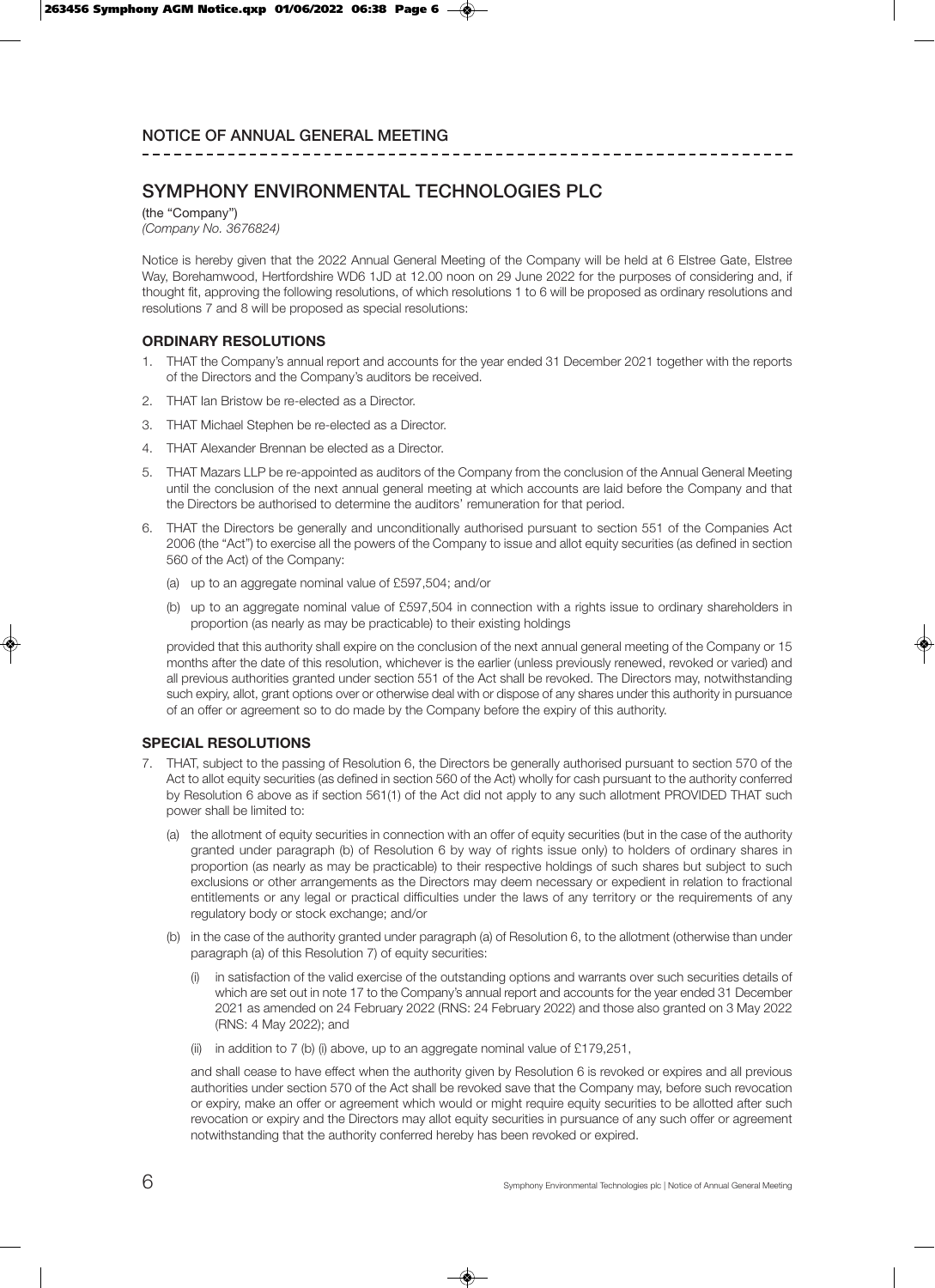- 8. THAT the Company be generally and unconditionally authorised for the purposes of section 701 of the Act to make one or more market purchases (within the meaning of section 693 (4) of the Act) of up to 8,962,563 ordinary shares in its capital provided that:
	- (a) the minimum price which may be paid for such ordinary shares is £0.01 per ordinary share and the maximum price is 105 per cent. of the average of the middle-market prices of such ordinary shares (as derived from the AIM Appendix to the London Stock Exchange Daily Official List) for the five business days immediately before the purchase up to a maximum price ceiling of £0.40 per ordinary share (in all cases exclusive of tax and expenses); and
	- (b) the authority conferred by this resolution shall expire on the conclusion of the next annual general meeting of the Company or 15 months after the date of this resolution, whichever is the earlier, provided that the Company may, before such expiry, enter into a contract to purchase ordinary shares which would or might require such purchase to be completed after such expiry and the Company may purchase ordinary shares in pursuance of any such contract notwithstanding that the authority conferred hereby has expired.

## **BY ORDER OF THE BOARD**

**Ian Bristow, FCCA,** Company Secretary

6 Elstree Gate, Elstree Way, Borehamwood, Hertfordshire WD6 1JD

7 June 2022